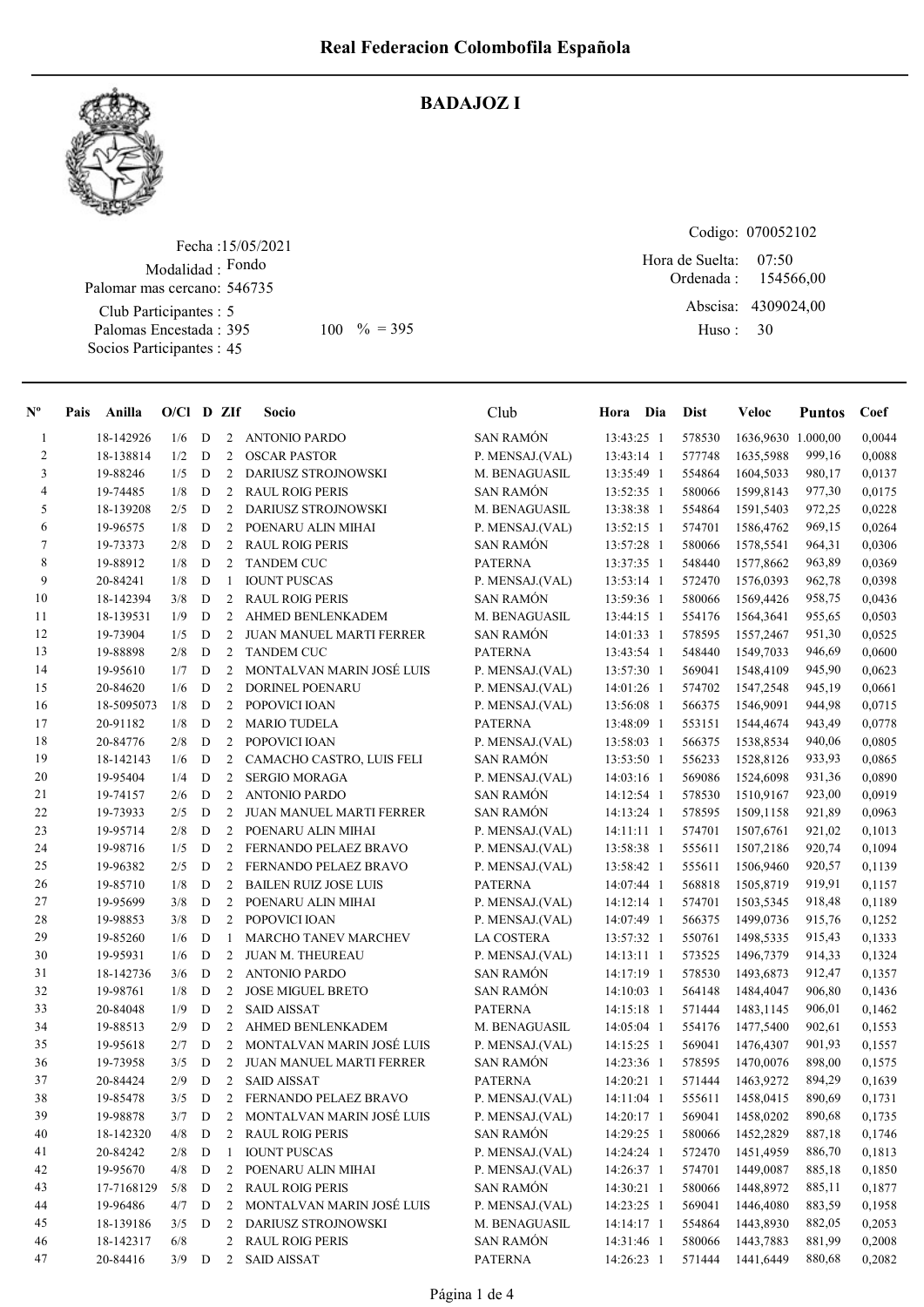## BADAJOZ I 070052102 15/05/2021

| $\mathbf{N}^{\mathbf{o}}$ | Anilla<br>Pais          | $O/Cl$ D ZIf |             |                | Socio                                             | Club                                | Hora Dia                 | <b>Dist</b>      | Veloc                  | <b>Puntos</b>    | Coef             |
|---------------------------|-------------------------|--------------|-------------|----------------|---------------------------------------------------|-------------------------------------|--------------------------|------------------|------------------------|------------------|------------------|
| 48                        | 20-84248                | 3/8          | D           | 1              | <b>IOUNT PUSCAS</b>                               | P. MENSAJ.(VAL)                     | 14:27:32 1               | 572470           | 1440,0553              | 879,71           | 0,2123           |
| 49                        | 19-95683                | 5/8          | D           | 2              | POENARU ALIN MIHAI                                | P. MENSAJ.(VAL)                     | 14:29:22 1               | 574701           | 1439,0310              | 879,08           | 0,2159           |
| 50                        | 18-142392               | 7/8          |             | 2              | <b>RAUL ROIG PERIS</b>                            | <b>SAN RAMÓN</b>                    | 14:33:32 1               | 580066           | 1437,4674              | 878,13           | 0,2182           |
| 51                        | 20-85005                | 2/4          | D           | 2              | <b>SERGIO MORAGA</b>                              | P. MENSAJ.(VAL)                     | 14:26:43 1               | 569086           | 1434,4898              | 876,31           | 0,2269           |
| 52                        | 19-98748                | 2/6          | D           | 2              | DORINEL POENARU                                   | P. MENSAJ.(VAL)                     | 14:31:02 1               | 574702           | 1433,0529              | 875,43           | 0,2291           |
| 53                        | 20-84420                | 4/9          | D           | 2              | <b>SAID AISSAT</b>                                | <b>PATERNA</b>                      | 14:29:06 1               | 571444           | 1431,8316              | 874,68           | 0,2348           |
| 54                        | 18-139132               | 4/5          | D           | 2              | DARIUSZ STROJNOWSKI                               | M. BENAGUASIL                       | $14:18:02$ 1             | 554864           | 1429,9390              | 873,53           | 0,2464           |
| 55                        | 19-96445                | 1/4          | D           | 2              | VICENTE NAVARRO ALOS                              | P. MENSAJ.(VAL)                     | 14:28:47 1               | 570148           | 1429,7187              | 873,39           | 0,2442           |
| 56                        | 19-96099                | 2/6          | D           | 2              | <b>JUAN M. THEUREAU</b>                           | P. MENSAJ.(VAL)                     | 14:31:14 1               | 573525<br>568818 | 1429,4052              | 873,20           | 0,2472           |
| 57                        | 19-85728                | 2/8          | D           |                | 2 BAILEN RUIZ JOSE LUIS                           | <b>PATERNA</b><br><b>PATERNA</b>    | 14:29:02 1               |                  | 1425,4899              | 870,81           | 0,2537           |
| 58<br>59                  | 19-85681<br>19-98685    | 3/8<br>1/5   | D<br>D      | 2<br>1         | <b>BAILEN RUIZ JOSE LUIS</b><br><b>JANUSZ</b>     | <b>SAN RAMÓN</b>                    | 14:29:07 1<br>14:28:05 1 | 568818<br>565830 | 1425,1923<br>1421,3858 | 870,63<br>868,30 | 0,2581<br>0,2640 |
| 60                        | 19-74288                | 2/5          | D           | 1              | <b>JANUSZ</b>                                     | <b>SAN RAMÓN</b>                    | 14:28:26 1               | 565830           | 1420, 1372             | 867,54           | 0,2685           |
| 61                        | 19-74123                | 4/6          | D           | 2              | <b>ANTONIO PARDO</b>                              | <b>SAN RAMÓN</b>                    | 14:37:39 1               | 578530           | 1419,1831              | 866,96           | 0,2669           |
| 62                        | 18-142116               | 2/6          | D           | 2              | CAMACHO CASTRO, LUIS FELI                         | <b>SAN RAMÓN</b>                    | 14:23:15 1               | 556233           | 1414,4514              | 864,07           | 0,2822           |
| 63                        | 19-85727                | 4/8          | D           | 2              | <b>BAILEN RUIZ JOSE LUIS</b>                      | <b>PATERNA</b>                      | 14:32:23 1               | 568818           | 1413,6222              | 863,56           | 0,2804           |
| 64                        | 20-90722                | 3/8          | D           | 2              | <b>TANDEM CUC</b>                                 | <b>PATERNA</b>                      | 14:18:21 1               | 548440           | 1412,2312              | 862,71           | 0,2954           |
| 65                        | 19-98697                | 3/5          | D           | 1              | <b>JANUSZ</b>                                     | <b>SAN RAMÓN</b>                    | 14:30:44 1               | 565830           | 1411,9864              | 862,56           | 0,2908           |
| 66                        | 18-142648               | 4/5          | D           | 2              | JUAN MANUEL MARTI FERRER                          | <b>SAN RAMÓN</b>                    | 14:40:47 1               | 578595           | 1408,5162              | 860,44           | 0,2888           |
| 67                        | 19-74286                | 4/5          | D           | -1             | <b>JANUSZ</b>                                     | <b>SAN RAMÓN</b>                    | 14:31:49 1               | 565830           | 1408,1795              | 860,23           | 0,2998           |
| 68                        | 18-5095088              | 4/8          | D           | 2              | POPOVICI IOAN                                     | P. MENSAJ.(VAL)                     | 14:32:45 1               | 566375           | 1406,2694              | 859,07           | 0,3040           |
| 69                        | 18-5095388              | 5/7          | D           | 2              | MONTALVAN MARIN JOSÉ LUIS                         | P. MENSAJ.(VAL)                     | 14:35:35 1               | 569041           | 1403,0187              | 857,08           | 0,3070           |
| 70                        | 18-138555               | 5/8          | D           | 2              | POPOVICI IOAN                                     | P. MENSAJ.(VAL)                     | 14:33:42 1               | 566375           | 1402,9601              | 857,05           | 0,3129           |
| 71                        | 19-85442                | 1/5          | D           | 2              | <b>JUSTO CASTELLANO LIEBANA</b>                   | P. MENSAJ.(VAL)                     | 14:31:48 1               | 563366           | 1402,1055              | 856,52           | 0,3191           |
| 72                        | 19-84996                | 1/4          | D           | 1              | FCO. BELLVER MICO                                 | LA COSTERA                          | 14:29:36 1               | 558698           | 1398,1431              | 854,10           | 0,3263           |
| 73<br>74                  | 19-95899                | 2/8<br>2/2   | D<br>D      | 2<br>2         | <b>JOSE MIGUEL BRETO</b>                          | <b>SAN RAMÓN</b>                    | 14:33:34 1               | 564148           | 1397,9053              | 853,96           | 0,3276           |
| 75                        | 19-95927<br>19-74662    | 1/6          | D           | 2              | <b>OSCAR PASTOR</b><br>MARCEL CONSTANTIN PROFIRE  | P. MENSAJ.(VAL)<br><b>SAN RAMÓN</b> | 14:44:04 1<br>14:41:59 1 | 577748<br>573351 | 1395,3019<br>1391,6849 | 852,37<br>850,16 | 0,3243<br>0,3312 |
| 76                        | 17-165066               | 1/6          | D           | -1             | ANDRES BORDEANU                                   | P. MENSAJ.(VAL)                     | 14:32:06 1               | 559151           | 1390,5770              | 849,48           | 0,3441           |
| 77                        | 18-142408               | 5/6          | D           | 2              | <b>ANTONIO PARDO</b>                              | <b>SAN RAMÓN</b>                    | 14:46:56 1               | 578530           | 1387,5839              | 847,65           | 0,3370           |
| 78                        | 20-84150                | 4/8          | D           | -1             | <b>IOUNT PUSCAS</b>                               | P. MENSAJ.(VAL)                     | 14:42:52 1               | 572470           | 1386,5736              | 847,03           | 0,3449           |
| 79                        | 19-84560                | 3/6          | D           | 2              | DORINEL POENARU                                   | P. MENSAJ.(VAL)                     | 14:45:23 1               | 574702           | 1383,5461              | 845,19           | 0,3480           |
| 80                        | 18-143365               | 1/8          | D           | 2              | <b>TANDEM BERTOMEU</b>                            | <b>SAN RAMÓN</b>                    | 14:39:27 1               | 565841           | 1381,9538              | 844,21           | 0,3579           |
| 81                        | 20-83971                | 3/6          | $\mathbf D$ | 2              | <b>JUAN M. THEUREAU</b>                           | P. MENSAJ.(VAL)                     | 14:45:53 1               | 573525           | 1379,0526              | 842,44           | 0,3575           |
| 82                        | 19-88951                | 4/8          | D           | 2              | <b>TANDEM CUC</b>                                 | <b>PATERNA</b>                      | 14:28:07 1               | 548440           | 1377,5861              | 841,54           | 0,3785           |
| 83                        | 20-84163                | 5/8          | D           | $\mathbf{1}$   | <b>IOUNT PUSCAS</b>                               | P. MENSAJ.(VAL)                     | 14:45:40 1               | 572470           | 1377,2334              | 841,33           | 0,3671           |
| 84                        | 20-84139                | 6/8          |             | 1              | <b>IOUNT PUSCAS</b>                               | P. MENSAJ.(VAL)                     | 14:46:17 1               | 572470           | 1375,1932              | 840,08           | 0,3715           |
| 85                        | 20-84992                | 1/7          | D           | $\mathbf{I}$   | <b>GELU TOMA</b>                                  | P. MENSAJ.(VAL)                     | 14:45:07 1               | 570558           | 1374,4522              | 839,63           | 0,3772           |
| 86                        | 17-158064               | 1/4          | D           | 2              | JAVIER MORENO COLLADO                             | <b>PATERNA</b>                      | 14:44:12 1               | 569205           | 1374,2274              | 839,49           | 0,3825           |
| 87                        | 19-95990                | 3/8          | D           | 2              | <b>JOSE MIGUEL BRETO</b>                          | <b>SAN RAMÓN</b>                    | 14:40:33 1               | 564148           | 1374,1274              | 839,43           | 0,3904           |
| 88                        | 19-80244                | 2/8          | D           | $\overline{2}$ | MARIO TUDELA                                      | <b>PATERNA</b>                      | 14:32:50 1               | 553151           | 1373,1510              | 838,84           | 0,4028           |
| 89<br>90                  | 18-5095281<br>18-135181 | 4/8<br>2/4   | D<br>D      | 2<br>2         | <b>JOSE MIGUEL BRETO</b><br>JAVIER MORENO COLLADO | <b>SAN RAMÓN</b><br><b>PATERNA</b>  | 14:40:52 1<br>14:44:39 1 | 564148<br>569205 | 1373,0683<br>1372,7360 | 838,78<br>838,58 | 0,3994<br>0,4003 |
| 91                        | 19-85694                | 5/8          | $\mathbf D$ | 2              | <b>BAILEN RUIZ JOSE LUIS</b>                      | <b>PATERNA</b>                      | 14:45:17 1               | 568818           | 1369,7106              | 836,73           | 0,4050           |
| 92                        | 18-138073               | 6/7          |             | 2              | MONTALVAN MARIN JOSÉ LUIS                         | P. MENSAJ.(VAL)                     | 14:46:33 1               | 569041           | 1366,0809              | 834,52           | 0,4093           |
| 93                        | 19-85515                | 3/8          | ${\bf D}$   | 2              | <b>MARIO TUDELA</b>                               | <b>PATERNA</b>                      | 14:35:33 1               | 553151           | 1363,9527              | 833,22           | 0,4256           |
| 94                        | 19-77960                | 1/3          | D           |                | 2 MARCEL ANDREESCU                                | <b>SAN RAMÓN</b>                    | 15:00:48 1               | 587341           | 1363,3728              | 832,86           | 0,4052           |
| 95                        | 18-139987               | $4/5$ D      |             | 2              | FERNANDO PELAEZ BRAVO                             | P. MENSAJ.(VAL)                     | 14:41:29 1               | 555611           | 1350,2637              | 824,85           | 0,4329           |
| 96                        | 18-138685               | 5/8          | D           | 2              | <b>JOSE MIGUEL BRETO</b>                          | <b>SAN RAMÓN</b>                    | 14:48:07 1               | 564148           | 1349,2598              | 824,24           | 0,4308           |
| 97                        | 19-10551                | 5/9          | D           | 2              | SAID AISSAT                                       | <b>PATERNA</b>                      | 14:53:59 1               | 571444           | 1347,7983              | 823,35           | 0,4297           |
| 98                        | 18-151856               | 5/8          | D           | 2              | <b>TANDEM CUC</b>                                 | <b>PATERNA</b>                      | 14:38:04 1               | 548440           | 1343,9961              | 821,03           | 0,4524           |
| 99                        | 20-84945                | 2/7          | D           | 1              | <b>GELU TOMA</b>                                  | P. MENSAJ.(VAL)                     | 14:54:48 1               | 570558           | 1343,1215              | 820,49           | 0,4393           |
| 100                       | 19-83134                | 1/6          | D           | 1              | FERNANDEZ CARDOS ANGEL                            | LA COSTERA                          | $14:51:23$ 1             | 565954           | 1343,0859              | 820,47           | 0,4473           |
| 101                       | 19-88532                | 3/9          | D           | 2              | AHMED BENLENKADEM                                 | M. BENAGUASIL                       | 14:43:19 1               | 554176           | 1340,8025              | 819,07           | 0,4614           |
| 102                       | 19-96431                | 3/7          | D           | 1              | <b>GELU TOMA</b>                                  | P. MENSAJ.(VAL)                     | 14:56:51 1               | 570558           | 1336,6710              | 816,55           | 0,4526           |
| 103                       | 19-84920                | 1/6          | D           | -1             | FRANCISCO E. BELLVER RUB                          | LA COSTERA                          | 14:48:07 1               | 558698           | 1336,2251              | 816,28           | 0,4667           |
| 104<br>105                | 19-95641<br>19-83140    | 6/8<br>2/6   | $\mathbf D$ | 2<br>-1        | POENARU ALIN MIHAI<br>FERNANDEZ CARDOS ANGEL      | P. MENSAJ.(VAL)<br>LA COSTERA       | 15:01:51 1<br>14:55:20 1 | 574701<br>565954 | 1330,7885<br>1330,6129 | 812,96<br>812,85 | 0,4581<br>0,4697 |
| 106                       | 20-76556                | 6/9          |             | $\mathbf{2}$   | <b>SAID AISSAT</b>                                | <b>PATERNA</b>                      | 14:59:42 1               | 571444           | 1329,8673              | 812,39           | 0,4696           |
| 107                       | 17-165157               | 6/8          |             | 2              | POPOVICI IOAN                                     | P. MENSAJ.(VAL)                     | 14:57:44 1               | 566375           | 1324,1311              | 808,89           | 0,4783           |
| 108                       | 19-80356                | 4/8          | D           | 2              | <b>MARIO TUDELA</b>                               | <b>PATERNA</b>                      | 14:47:56 1               | 553151           | 1323,5388              | 808,53           | 0,4943           |
| 109                       | 18-138431               | 2/4          | D           | 2              | VICENTE NAVARRO ALOS                              | P. MENSAJ.(VAL)                     | 15:03:07 1               | 570148           | 1316,3843              | 804,16           | 0,4840           |
| 110                       | 20-84415                | 7/9          |             | $\overline{c}$ | <b>SAID AISSAT</b>                                | <b>PATERNA</b>                      | 15:04:45 1               | 571444           | 1314,4198              | 802,96           | 0,4873           |
| 111                       | 19-88034                | 1/5          | D           | 2              | JOSE VICENTE ANDRES FA                            | M. BENAGUASIL                       | 14:54:59 1               | 557944           | 1312,8609              | 802,01           | 0,5037           |
| 112                       | 19-85458                | 2/5          | D           | 2              | JUSTO CASTELLANO LIEBANA                          | P. MENSAJ.(VAL)                     | 14:59:21 1               | 563366           | 1312,1370              | 801,56           | 0,5033           |
| 113                       | 20-84442                | 2/6          | D           | 1              | ANDRES BORDEANU                                   | P. MENSAJ.(VAL)                     | 14:56:31 1               | 559151           | 1310,9710              | 800,85           | 0,5116           |
| 114                       | 19-88412                | $1/6$ D      |             |                | 2 VICENTE ROYO                                    | M. BENAGUASIL                       | 14:54:54 1               | 554432           | 1304,8529              | 797,11           | 0,5205           |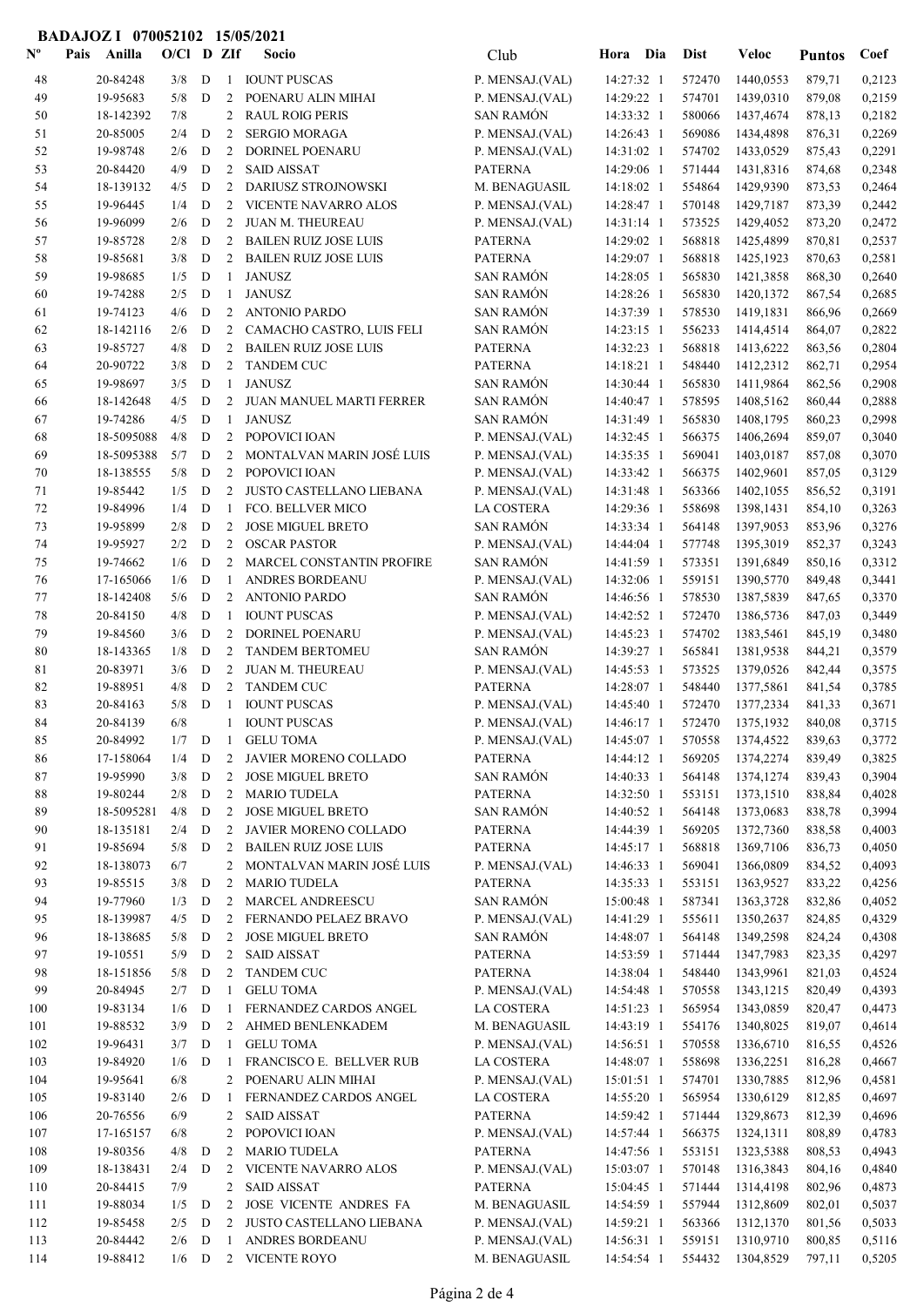## BADAJOZ I 070052102 15/05/2021

| $\mathbf{N}^{\mathbf{o}}$ | Pais | Anilla                 | $O/CI$ D ZIf |             |                | Socio                                               | Club                               | Hora Dia                 | <b>Dist</b>      | Veloc                              | <b>Puntos</b>    | Coef             |
|---------------------------|------|------------------------|--------------|-------------|----------------|-----------------------------------------------------|------------------------------------|--------------------------|------------------|------------------------------------|------------------|------------------|
| 115                       |      | 19-85423               | 3/5          | D           |                | 2 JUSTO CASTELLANO LIEBANA                          | P. MENSAJ.(VAL)                    | 15:02:21 1               | 563366           | 1303,0323                          | 796,00           | 0,5168           |
| 116                       |      | 19-88512               | 4/9          | D           | 2              | AHMED BENLENKADEM                                   | M. BENAGUASIL                      | 14:56:08 1               | 554176           | 1300,4756                          | 794,44           | 0,5299           |
| 117                       |      | 19-96261               | 3/6          | D           | -1             | ANDRES BORDEANU                                     | P. MENSAJ.(VAL)                    | 15:02:40 1               | 559151           | 1292,3367                          | 789,47           | 0,5297           |
| 118                       |      | 19-88546               | 5/9          | D           | 2              | AHMED BENLENKADEM                                   | M. BENAGUASIL                      | 14:59:18 1               | 554176           | 1290,8828                          | 788,58           | 0,5391           |
| 119                       |      | 19-83227               | 1/5          | D           | -1             | JOSE RAFAEL VILA GOMEZ                              | LA COSTERA                         | 14:59:36 1               | 547573           | 1274,6113                          | 778,64           | 0,5502           |
| 120                       |      | 19-73733               | 2/8          | D           | $\overline{2}$ | <b>TANDEM BERTOMEU</b>                              | <b>SAN RAMÓN</b>                   | 15:13:59 1               | 565841           | 1274,4645                          | 778,55           | 0,5369           |
| 121                       |      | 19-99282               | 1/3          | D           | 2              | <b>JOSE ESCOLANO LANDETE</b>                        | M. BENAGUASIL                      | $15:05:12$ 1             | 552448           | 1269,4118                          | 775,46           | 0,5545           |
| 122                       |      | 19-84054               | 1/2          | D           | -1             | JOSE V. LOPEZ ALVENTOSA                             | LA COSTERA                         | 15:09:30 1               | 557271           | 1267,9659                          | 774,58           | 0,5542           |
| 123                       |      | 18-139562              | 6/9          |             | 2              | AHMED BENLENKADEM                                   | M. BENAGUASIL                      | 15:07:12 1               | 554176           | 1267,5572                          | 774,33           | 0,5619           |
| 124                       |      | 20-67033               | 5/5          | D           | 2              | DARIUSZ STROJNOWSKI                                 | M. BENAGUASIL                      | 15:09:21 1               | 554864           | 1262,9202                          | 771,50           | 0,5658           |
| 125                       |      | 19-73510               | 3/6          | D           | 2              | CAMACHO CASTRO, LUIS FELI                           | <b>SAN RAMÓN</b>                   | 15:11:39 1               | 556233           | 1259,4430                          | 769,37           | 0,5689           |
| 126                       |      | 20-84967               | 4/7          | D           | -1             | <b>GELU TOMA</b>                                    | P. MENSAJ.(VAL)                    | 15:23:50 1               | 570558           | 1257,1972                          | 768,00           | 0,5591           |
| 127<br>128                |      | 20-84539<br>20-84116   | 4/6<br>7/8   | D           | 2<br>1         | DORINEL POENARU<br><b>IOUNT PUSCAS</b>              | P. MENSAJ.(VAL)<br>P. MENSAJ.(VAL) | 15:29:04 1<br>15:33:00 1 | 574702<br>572470 | 1251,8922<br>1236,4363             | 764,76<br>755,32 | 0,5595<br>0,5661 |
| 129                       |      | 20-12066               | 7/8          |             | 2              | POPOVICI IOAN                                       | P. MENSAJ.(VAL)                    | 15:28:31 1               | 566375           | 1235,2332                          | 754,58           | 0,5766           |
| 130                       |      | 19-85715               | 6/8          |             | 2              | <b>BAILEN RUIZ JOSE LUIS</b>                        | <b>PATERNA</b>                     | 15:32:42 1               | 568818           | 1229,3451                          | 750,99           | 0,5786           |
| 131                       |      | 19-73696               | 5/5          | D           | 2              | JUAN MANUEL MARTI FERRER                            | <b>SAN RAMÓN</b>                   | 15:42:23 1               | 578595           | 1224,8421                          | 748,24           | 0,5732           |
| 132                       |      | 19-83406               | 1/7          | D           | -1             | VICENTE PERIS PIQUERAS                              | LA COSTERA                         | 15:18:43 1               | 547573           | 1220,3090                          | 745,47           | 0,6103           |
| 133                       |      | 19-98451               | 6/6          |             | $\overline{2}$ | <b>ANTONIO PARDO</b>                                | <b>SAN RAMÓN</b>                   | 15:45:38 1               | 578530           | 1216,3361                          | 743,04           | 0,5820           |
| 134                       |      | 18-139397              | 2/7          | D           | -1             | <b>VICENTE PERIS PIQUERAS</b>                       | LA COSTERA                         | 15:20:33 1               | 547573           | 1215,3435                          | 742,43           | 0,6195           |
| 135                       |      | 19-88843               | 6/8          |             | 2              | <b>TANDEM CUC</b>                                   | <b>PATERNA</b>                     | 15:25:22 1               | 548440           | 1204,3921                          | 735,74           | 0,6232           |
| 136                       |      | 18-138967              | 6/8          |             | 2              | <b>JOSE MIGUEL BRETO</b>                            | <b>SAN RAMÓN</b>                   | 15:44:04 1               | 564148           | 1190,0183                          | 726,96           | 0,6103           |
| 137                       |      | 18-5095284             | 7/8          |             | 2              | <b>JOSE MIGUEL BRETO</b>                            | <b>SAN RAMÓN</b>                   | 15:44:28 1               | 564148           | 1189,0150                          | 726,35           | 0,6148           |
| 138                       |      | 20-84991               | 5/7          | D           | -1             | <b>GELU TOMA</b>                                    | P. MENSAJ.(VAL)                    | 15:51:38 1               | 570558           | 1184,6315                          | 723,67           | 0,6123           |
| 139                       |      | 19-74664               | 2/6          | D           | 2              | MARCEL CONSTANTIN PROFIRE                           | <b>SAN RAMÓN</b>                   | 15:56:57 1               | 573351           | 1177,4330                          | 719,27           | 0,6138           |
| 140                       |      | 19-88038               | 2/5          | D           | 2              | JOSE VICENTE ANDRES FA                              | M. BENAGUASIL                      | 15:44:22 1               | 557944           | 1176,1872                          | 718,51           | 0,6352           |
| 141                       |      | 19-73544               | 4/6          | D           | $\overline{2}$ | CAMACHO CASTRO, LUIS FELI                           | <b>SAN RAMÓN</b>                   | 15:49:31 1               | 556233           | 1159,9868                          | 708,62           | 0,6417           |
| 142                       |      | 20-84403               | 8/9          |             | $\mathfrak{2}$ | <b>SAID AISSAT</b>                                  | <b>PATERNA</b>                     | 16:03:39 1               | 571444           | 1157,5894                          | 707,15           | 0,6291           |
| 143                       |      | 19-95337               | 3/4          | D           | 2              | <b>SERGIO MORAGA</b>                                | P. MENSAJ.(VAL)                    | 16:11:04 1               | 569086           | 1135,7491                          | 693,81           | 0,6362           |
| 144                       |      | 19-83449               | 2/5          | D           | -1             | JOSE RAFAEL VILA GOMEZ                              | <b>LA COSTERA</b>                  | 15:52:36 1               | 547573           | 1134,6312                          | 693,13           | 0,6658           |
| 145<br>146                |      | 19-73743<br>20-84407   | 3/8<br>9/9   | D           | 2<br>2         | <b>TANDEM BERTOMEU</b><br><b>SAID AISSAT</b>        | <b>SAN RAMÓN</b><br><b>PATERNA</b> | 16:23:17 1<br>16:32:26 1 | 565841<br>571444 | 1102,3950<br>1093,8123             | 673,43<br>668,19 | 0,6487<br>0,6468 |
| 147                       |      | 19-88434               | 2/6          | D           | 2              | <b>VICENTE ROYO</b>                                 | M. BENAGUASIL                      | 16:20:33 1               | 554432           | 1085,9504                          | 663,39           | 0,6712           |
| 148                       |      | 20-84628               | 8/8          |             | 1              | <b>IOUNT PUSCAS</b>                                 | P. MENSAJ.(VAL)                    | 16:39:42 1               | 572470           | 1080,7438                          | 660,21           | 0,6545           |
| 149                       |      | 18-140853              | 3/6          | D           | -1             | FERNANDEZ CARDOS ANGEL                              | LA COSTERA                         | 16:34:09 1               | 565954           | 1079,7558                          | 659,60           | 0,6665           |
| 150                       |      | 18-138554              | 8/8          |             | 2              | POPOVICI IOAN                                       | P. MENSAJ.(VAL)                    | 16:37:02 1               | 566375           | 1074,6474                          | 656,48           | 0,6705           |
| 151                       |      | 18-139636              | 5/8          | D           | $\overline{2}$ | MARIO TUDELA                                        | PATERNA                            | 16:24:56 1               | 553151           | 1074,2187                          | 656,22           | 0,6911           |
| 152                       |      | 19-74778               |              |             |                |                                                     | SAN RAMÓN                          |                          |                  | 16:45:59 1 573351 1069,7180 653,47 |                  | 0,6712           |
| 153                       |      | 20-84971               | 6/7          |             | 1              | <b>GELU TOMA</b>                                    | P. MENSAJ.(VAL)                    | 16:49:00 1               | 570558           | 1058,5492                          | 646,65           | 0,6789           |
| 154                       |      | 19-73769               | 4/8          | D           | $\overline{2}$ | <b>TANDEM BERTOMEU</b>                              | <b>SAN RAMÓN</b>                   | $16:50:40$ 1             | 565841           | 1046,5617                          | 639,33           | 0,6890           |
| 155                       |      | 19-73765               | 5/8          | $\mathbf D$ | 2              | <b>TANDEM BERTOMEU</b>                              | <b>SAN RAMÓN</b>                   | 16:53:28 1               | 565841           | 1041,1697                          | 636,03           | 0,6935           |
| 156                       |      | 19-80375               | 5/5          | D           | 2              | FERNANDO PELAEZ BRAVO                               | P. MENSAJ.(VAL)                    | 16:46:57 1               | 555611           | 1034,7537                          | 632,11           | 0,7108           |
| 157                       |      | 19-282202              | 1/2          | D           | $\overline{2}$ | <b>RUBEN BOSCH MORENO</b>                           | M. BENAGUASIL                      | 16:49:55 1               | 553721           | 1025,5675                          | 626,50           | 0,7178           |
| 158                       |      | 19-78278               | 6/8          |             | $\mathbf{2}$   | <b>MARIO TUDELA</b>                                 | <b>PATERNA</b>                     | 16:49:27 1               | 553151           | 1025,3981                          | 626,40           | 0,7231           |
| 159                       |      | 18-134776              | 3/5          | D           | -1             | JOSE RAFAEL VILA GOMEZ                              | LA COSTERA                         | 16:54:36 1               | 547573           | 1005,4591                          | 614,22           | 0,7351           |
| 160<br>161                |      | 18-139771<br>18-140953 | 3/6<br>2/6   | D<br>D      | 2<br>-1        | <b>VICENTE ROYO</b><br>FRANCISCO E. BELLVER RUB     | M. BENAGUASIL<br>LA COSTERA        | 17:03:46 1<br>17:10:42 1 | 554432<br>558698 | 1001,2015<br>996,4295              | 611,62<br>608,70 | 0,7306<br>0,7295 |
| 162                       |      | 19-84901               | 3/6          | D           | -1             | FRANCISCO E. BELLVER RUB                            | LA COSTERA                         | 17:17:10 1               | 558698           | 985,0685                           | 601,76           | 0,7341           |
| 163                       |      | 18-139445              | 2/3          | D           | 2              | <b>JOSE ESCOLANO LANDETE</b>                        | M. BENAGUASIL                      | 17:14:29 1               | 552448           | 978,6790                           | 597,86           | 0,7470           |
| 164                       |      | 19-95426               | 4/4          | D           | 2              | <b>SERGIO MORAGA</b>                                | P. MENSAJ.(VAL)                    | 17:32:33 1               | 569086           | 976,8878                           | 596,76           | 0,7296           |
| 165                       |      | 19-88422               | 4/6          | D           | 2              | <b>VICENTE ROYO</b>                                 | M. BENAGUASIL                      | 17:24:28 1               | 554432           | 965,1248                           | 589,58           | 0,7534           |
| 166                       |      | 19-96046               | 4/6          | D           | 2              | JUAN M. THEUREAU                                    | P. MENSAJ.(VAL)                    | 17:49:05 1               | 573525           | 957,3376                           | 584,82           | 0,7328           |
| 167                       |      | 19-88520               | 7/9          |             | $\overline{2}$ | AHMED BENLENKADEM                                   | M. BENAGUASIL                      | 17:42:21 1               | 554176           | 935,5550                           | 571,51           | 0,7629           |
| 168                       |      | 19-96507               | 7/7          |             | 1              | <b>GELU TOMA</b>                                    | P. MENSAJ.(VAL)                    | 18:01:20 1               | 570558           | 933,3010                           | 570,14           | 0,7454           |
| 169                       |      | 18-140848              | 4/6          | D           | -1             | FERNANDEZ CARDOS ANGEL                              | LA COSTERA                         | 18:03:48 1               | 565954           | 922,0495                           | 563,26           | 0,7560           |
| 170                       |      | 19-74263               | 5/5          | D           | -1             | <b>JANUSZ</b>                                       | <b>SAN RAMÓN</b>                   | 18:03:56 1               | 565830           | 921,6473                           | 563,02           | 0,7606           |
| 171                       |      | 19-95706               | 7/8          |             |                | 2 POENARU ALIN MIHAI                                | P. MENSAJ.(VAL)                    | 18:21:20 1               | 574701           | 910,2973                           | 556,08           | 0,7533           |
| 172                       |      | 18-140086              | 3/7          | D           | -1             | VICENTE PERIS PIQUERAS                              | LA COSTERA                         | 17:56:53 1               | 547573           | 902,2706                           | 551,18           | 0,7952           |
| 173                       |      | 19-83472               | 4/5          | D           | -1             | JOSE RAFAEL VILA GOMEZ                              | LA COSTERA                         | 18:07:18 1               | 547573           | 887,0452                           | 541,88           | 0,7998           |
| 174                       |      | 19-85299               | 2/6          | D           | -1             | MARCHO TANEV MARCHEV                                | LA COSTERA                         | 18:12:25 1               | 550761           | 884,8751                           | 540,55           | 0,7998           |
| 175<br>176                |      | 18-142775<br>19-83129  | 4/6<br>5/6   | D<br>D      | 2<br>-1        | MARCEL CONSTANTIN PROFIRE<br>FERNANDEZ CARDOS ANGEL | <b>SAN RAMÓN</b><br>LA COSTERA     | 18:39:11 1<br>18:37:10 1 | 573351<br>565954 | 883,1881<br>874,5104               | 539,52<br>534,22 | 0,7727<br>0,7873 |
| 177                       |      | 19-85916               | 3/4          | D           | 2              | JAVIER MORENO COLLADO                               | <b>PATERNA</b>                     | 18:53:07 1               | 569205           | 858,3784                           | 524,37           | 0,7872           |
| 178                       |      | 18-135927              | 5/6          | D           | 2              | MARCEL CONSTANTIN PROFIRE                           | <b>SAN RAMÓN</b>                   | 18:59:18 1               | 573351           | 856,6428                           | 523,31           | 0,7860           |
| 179                       |      | 19-85679               | 7/8          |             | 2              | <b>BAILEN RUIZ JOSE LUIS</b>                        | <b>PATERNA</b>                     | 18:57:46 1               | 568818           | 851,8215                           | 520,36           | 0,7967           |
| 180                       |      | 18-143397              | 6/8          |             | 2              | TANDEM BERTOMEU                                     | <b>SAN RAMÓN</b>                   | 18:59:01 1               | 565841           | 845,7801                           | 516,67           | 0,8053           |
| 181                       |      | 19-96260               | $4/6$ D      |             | -1             | ANDRES BORDEANU                                     | P. MENSAJ.(VAL)                    | 18:52:42 1               | 559151           | 843,7468                           | 515,43           | 0,8195           |